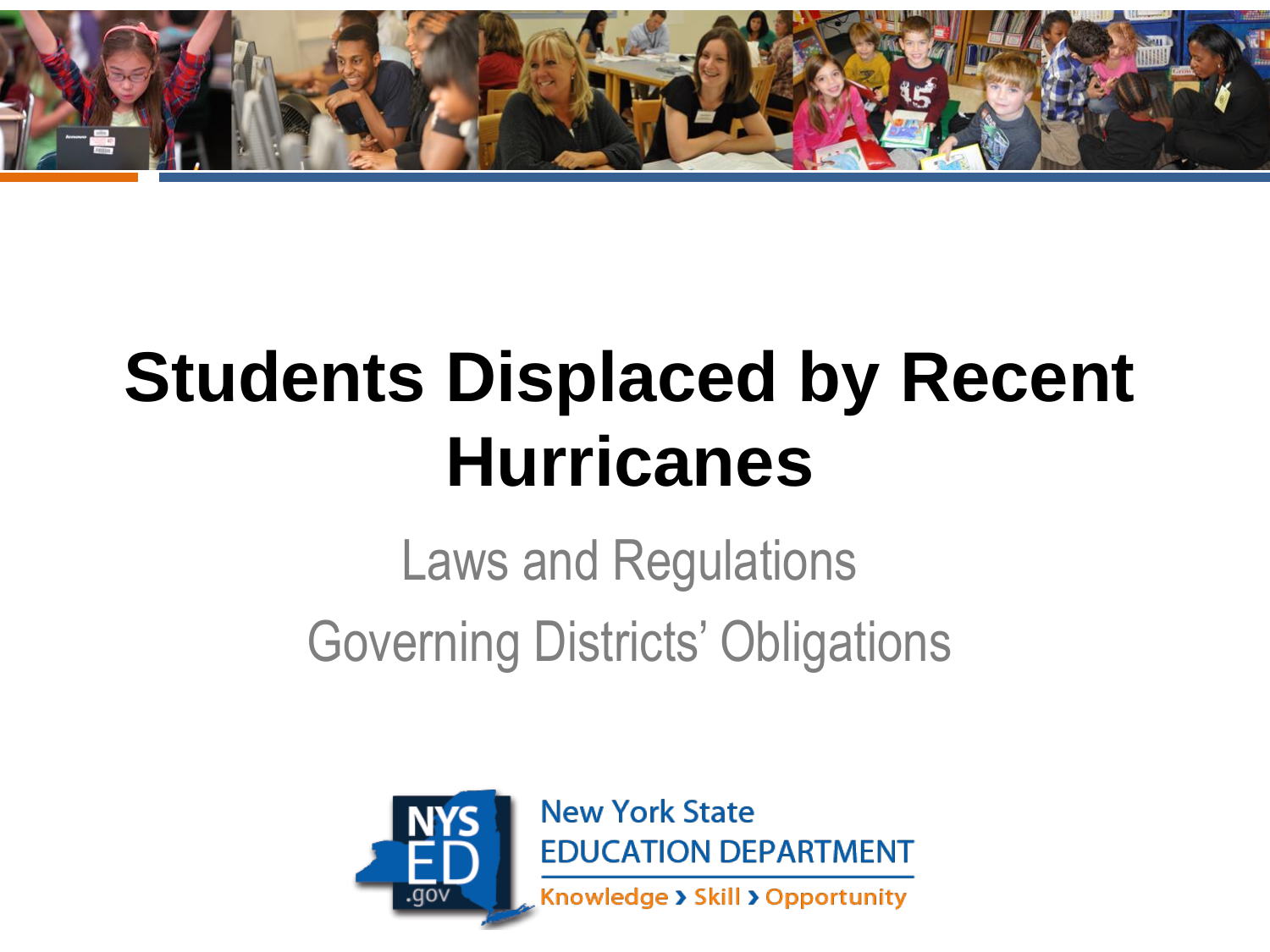# **Introduction**



- Hurricanes Harvey, Irma, and Maria battered Texas, Florida, Puerto Rico, the U.S. Virgin Islands, and several other countries in the Caribbean, leaving thousands displaced.
- The Board of Regents and the New York State Education Department are deeply concerned about these tragedies and what they mean, in particular, for schoolchildren in impacted areas.
- Some families from impacted areas, and their school-aged children, have relocated to New York State and many more may relocate in the near future.
- The Department is ready to help school districts and Boards of Cooperative Educational Services (BOCES) with this process, and wishes to provide information and resources regarding the rights of and services available to students displaced by these natural disasters.

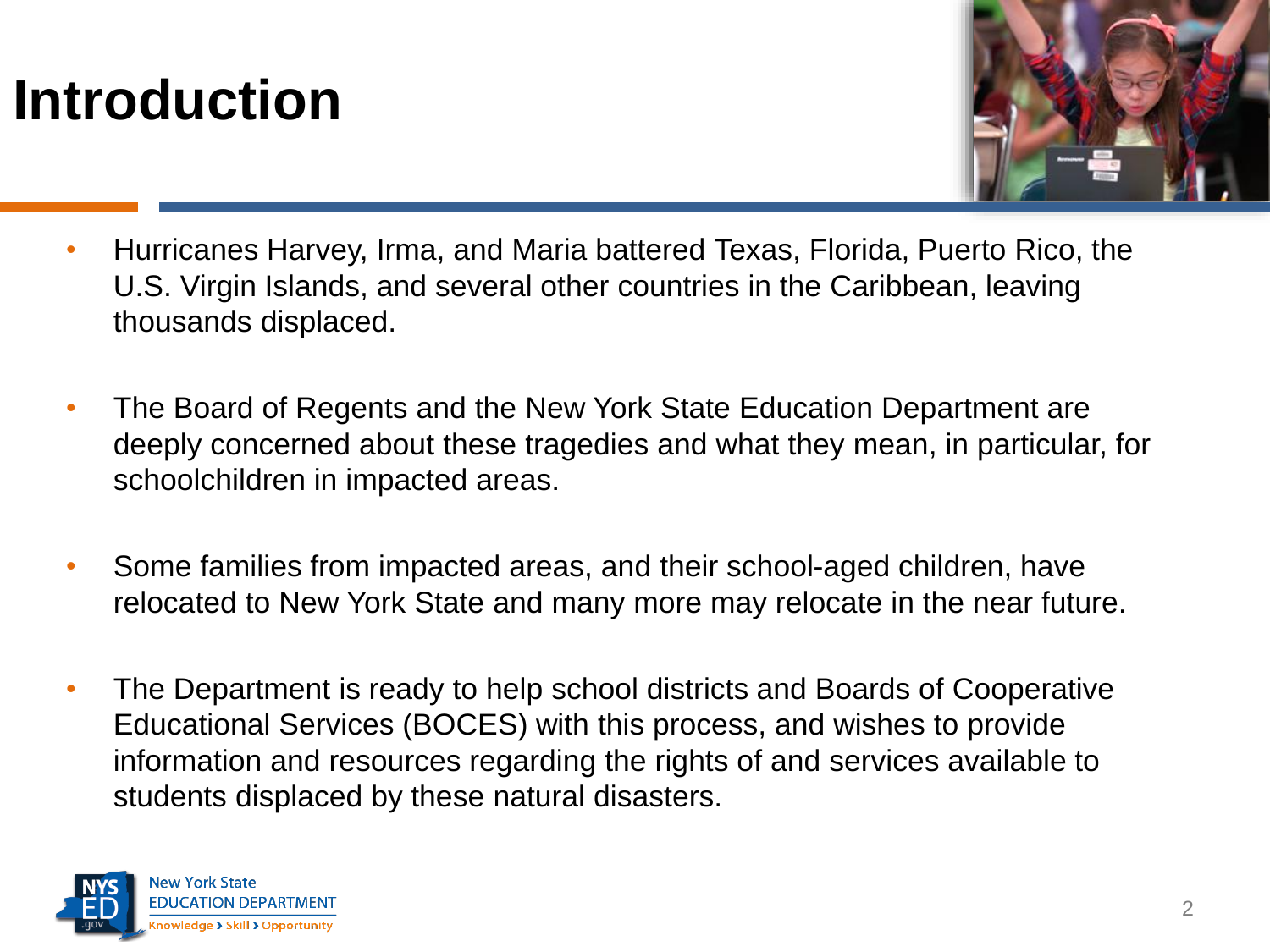# **McKinney-Vento Eligibility**



- Students displaced by recent hurricanes and temporarily living in NYS are likely protected as homeless under McKinney-Vento.
- McKinney-Vento protects children and youth lacking a fixed, regular, and adequate nighttime residence, including students:
	- $\circ$  Temporarily doubling-up with friends and family members
	- $\circ$  Living in motels and hotels
	- o Living in shelters
- McKinney-Vento protects children and youth in temporary housing living apart from their parents ("unaccompanied youth")
- McKinney-Vento eligibility determinations are made on case-by-case basis by local educational agencies.

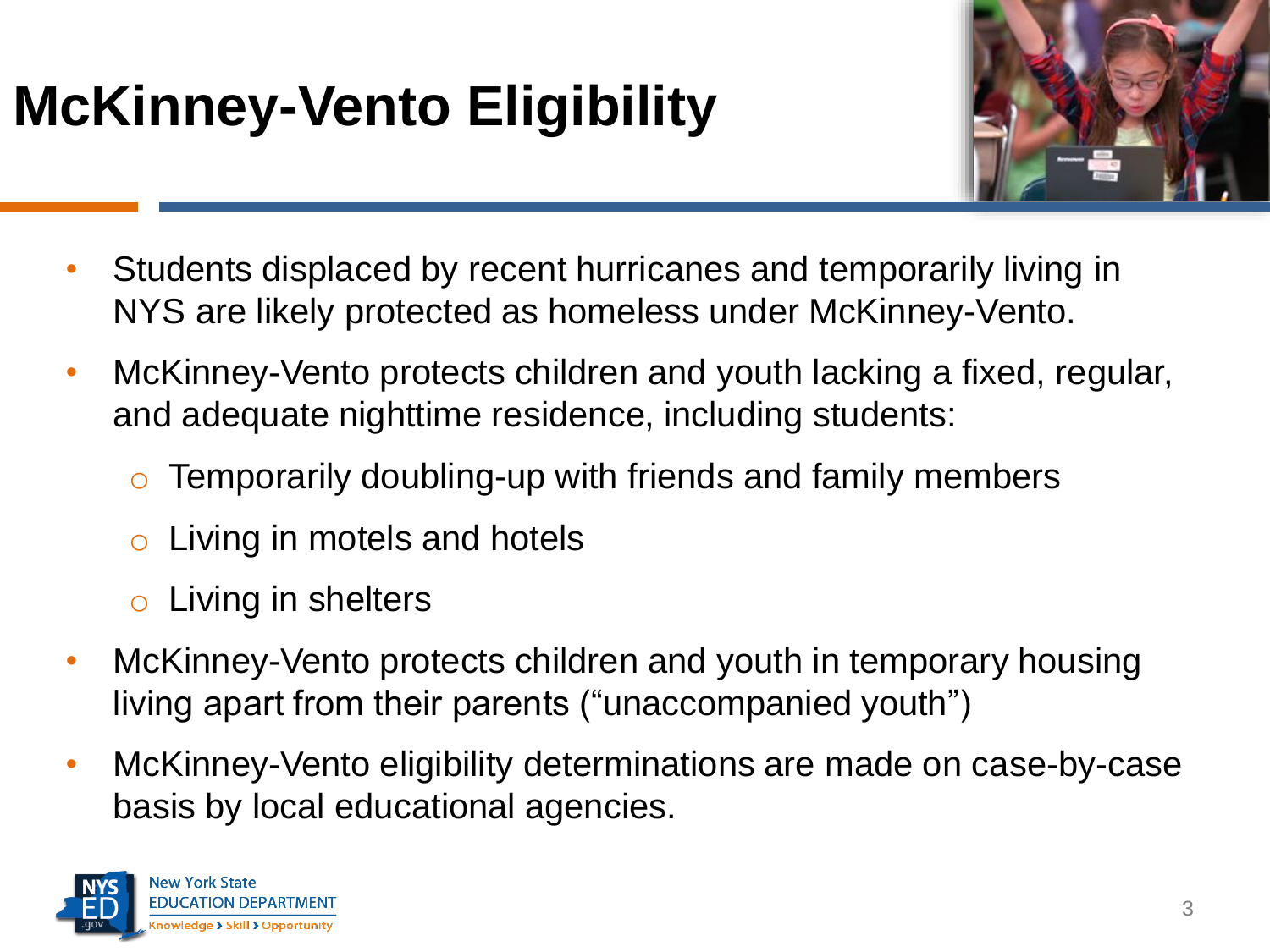# **McKinney-Vento Protections**

- Core protections include:
	- o Immediate enrollment in the local school
	- o Free school meals
	- o Title I services
	- o McKinney-Vento liaison in every LEA



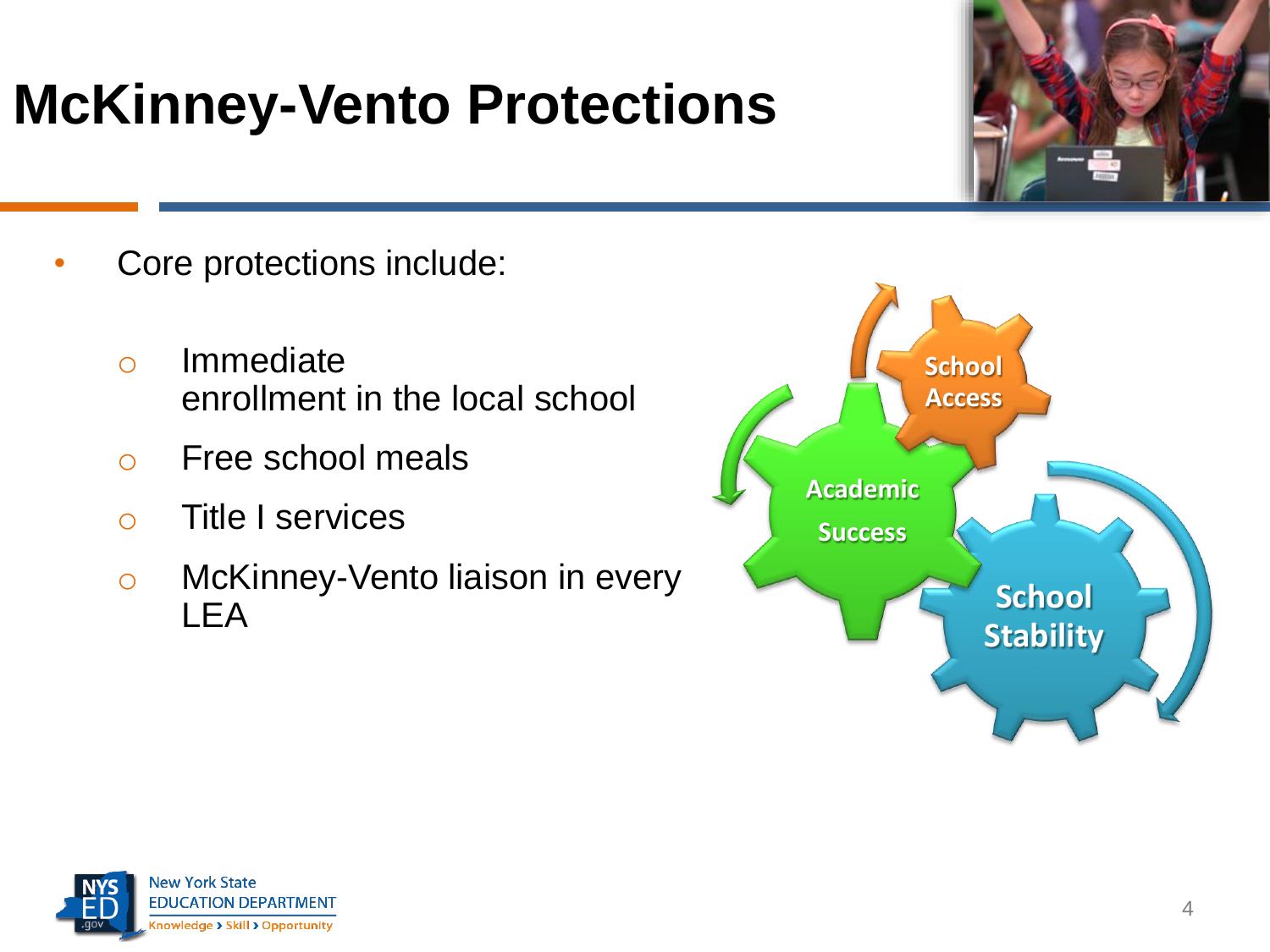#### **Resources**



- **McKinney-Vento State Coordinator, Melanie Faby**
	- 518-473-0295 or [melanie.faby@nysed.gov](mailto:melanie.faby@nysed.gov)

#### • **NYS-TEACHS**

- o NYSED's homeless education technical assistance center
- o 800-388-2014 or [info@nysteachs.org](mailto:info@nysteachs.org)
- o Website: [www.nysteachs.org](http://www.nysteachs.org/)
- o Disaster Response: <http://www.nysteachs.org/info-topic/disaster.html>
- o [Trauma-Sensitive Strategies for School Success: http://www.nysteachs.org/info](http://www.nysteachs.org/info-topic/schoolsuccess.html)topic/schoolsuccess.html

#### • **National Center for Homeless Education**

- o A McKinney-Vento Toolbox: Constructing a Robust and Rigorous Homeless Education Program, In Case of Disaster and Every Day: [https://nche.ed.gov/pr/mv\\_dis\\_toolbox.php](https://nche.ed.gov/pr/mv_dis_toolbox.php)
- o Connecting Schools and Displaced Students Handbook Series: [http://nche.ed.gov/pr/dis\\_hb.php](http://nche.ed.gov/pr/dis_hb.php)
- o Disaster Preparation and Response Resource Page: [https://nche.ed.gov/ibt/dis\\_prep.php#students](https://nche.ed.gov/ibt/dis_prep.php#students)

#### • **FEMA**

o (800) 621-3362 or <http://www.disasterassistance.gov/>

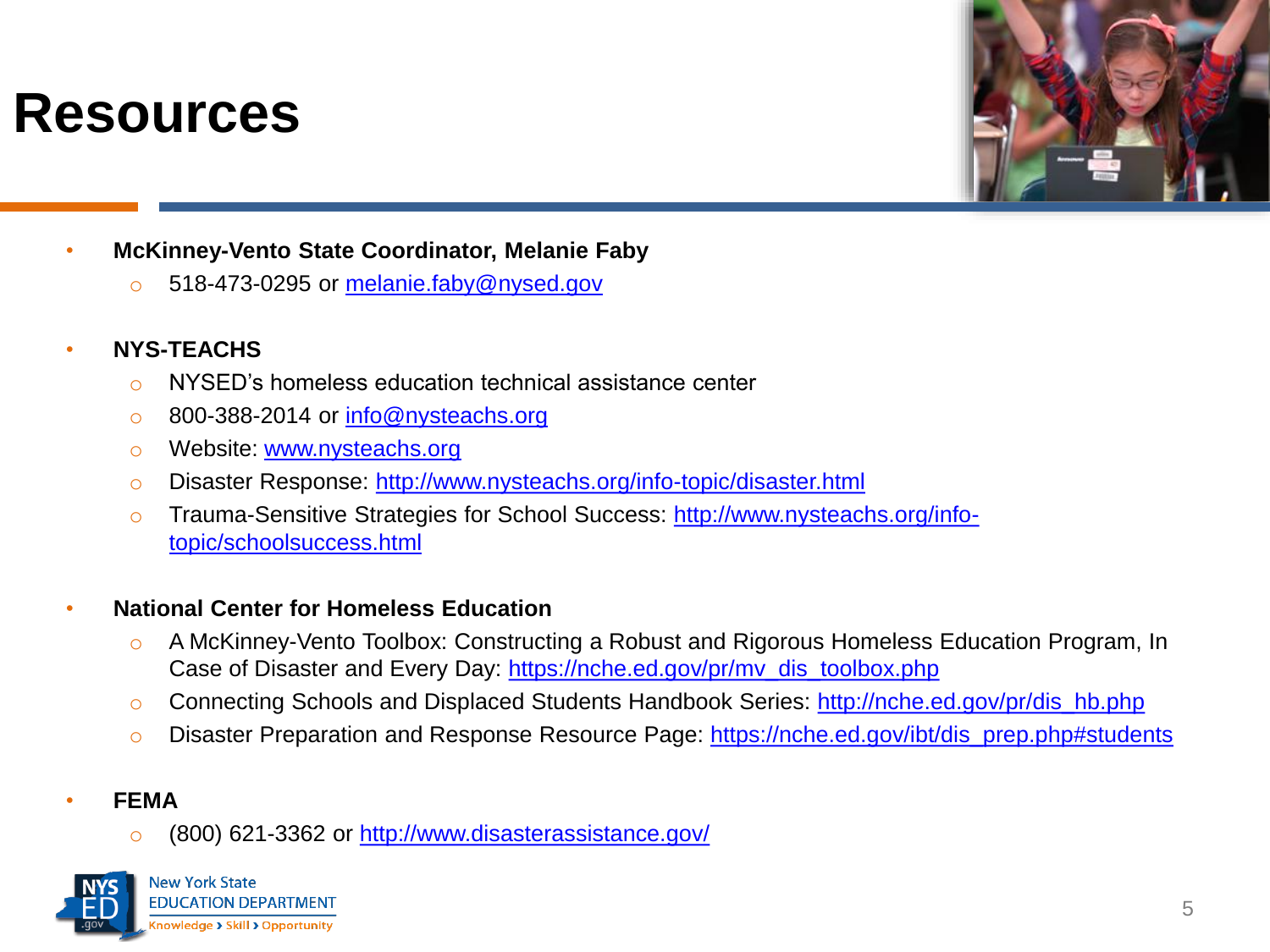- The New York State Education Department (NYSED) is not authorized to provide waivers to the requirements of federal law and rulemaking relating to a district's responsibilities for special education, nor may the United States Department of Education.
- However, in an emergency where natural disasters prevent a school district from meeting the requirements of the Individuals with Disabilities Education Act (IDEA), NYSED will not issue findings of noncompliance when it is evident that the failure to comply is the direct result of the disaster emergency.

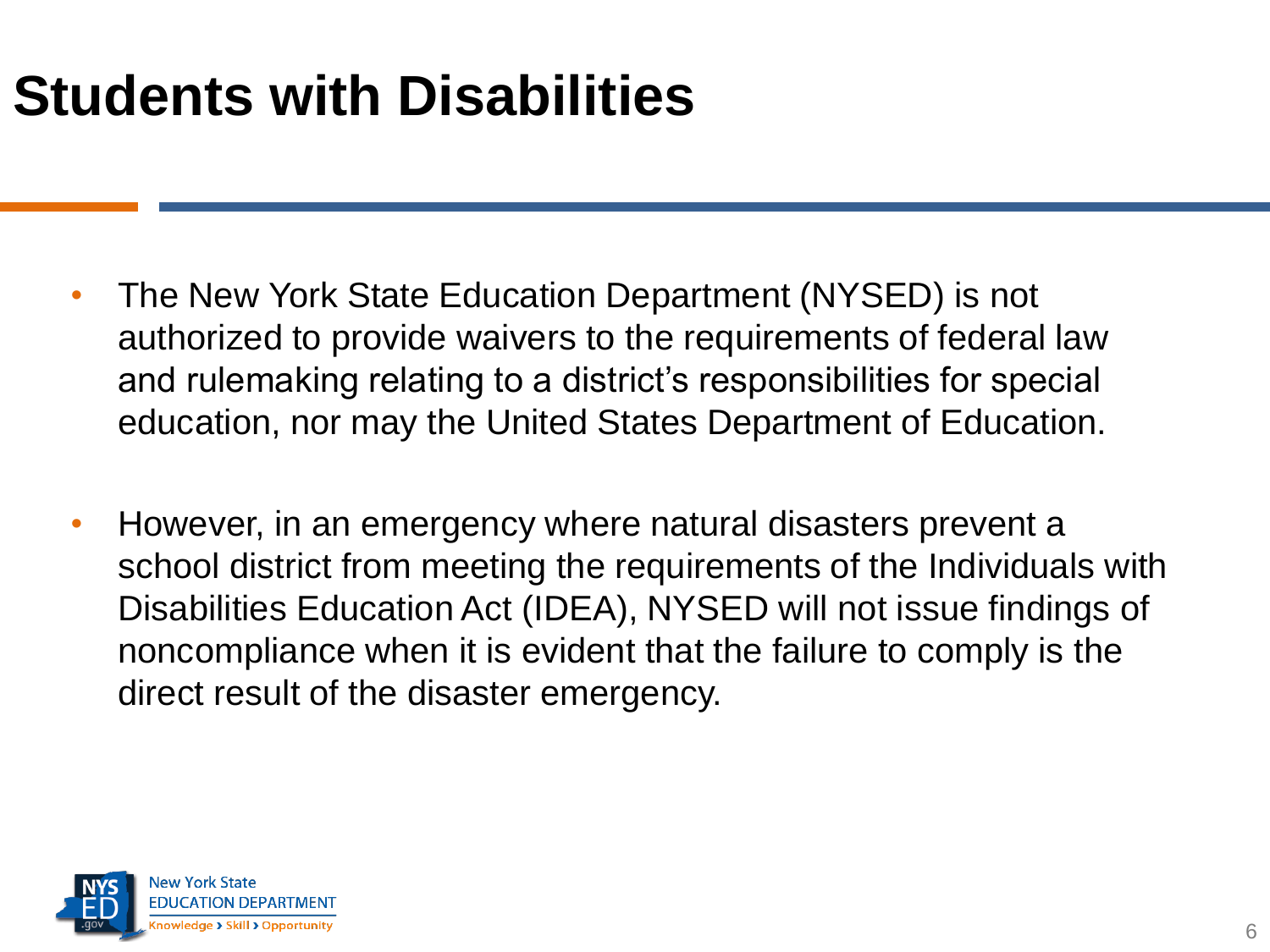- If a school district experiences difficulty in meeting all of the recommendations in a hurricane displaced student's Individualized Education Program (IEP), the district must take the following actions in accordance with the Regulations of the Commissioner of Education, Part 200:
	- o Provide the student with a free appropriate public education, including special education programs and services comparable to those described in the previously held IEP, in consultation with the parent(s), until the district conducts an individual evaluation and develops a new IEP if appropriate.
	- o Promptly obtain the IEP and any other records relating to the provision of special education programs and services to the child.
		- If an IEP is not immediately available, but it is understood that a student is a student with a disability, a temporary IEP can be developed with the agreement of the parent or guardian.
		- If a parent or guardian is not in agreement with a temporary IEP, the student should be enrolled in a regular school program until appropriate evaluations and determinations.
	- $\circ$  Provide parent(s) a copy of the procedural safeguards notice that indicates the legal rights of parents under federal and State law regarding students with disabilities.
		- The procedural safeguards notice must be provided in the native language of the parent or other mode of communication, unless it is clearly not feasible to do so.
		- A copy of the procedural safeguards notice is available at <http://www.p12.nysed.gov/specialed/formsnotices/procedural-safeguards-notice.htm>

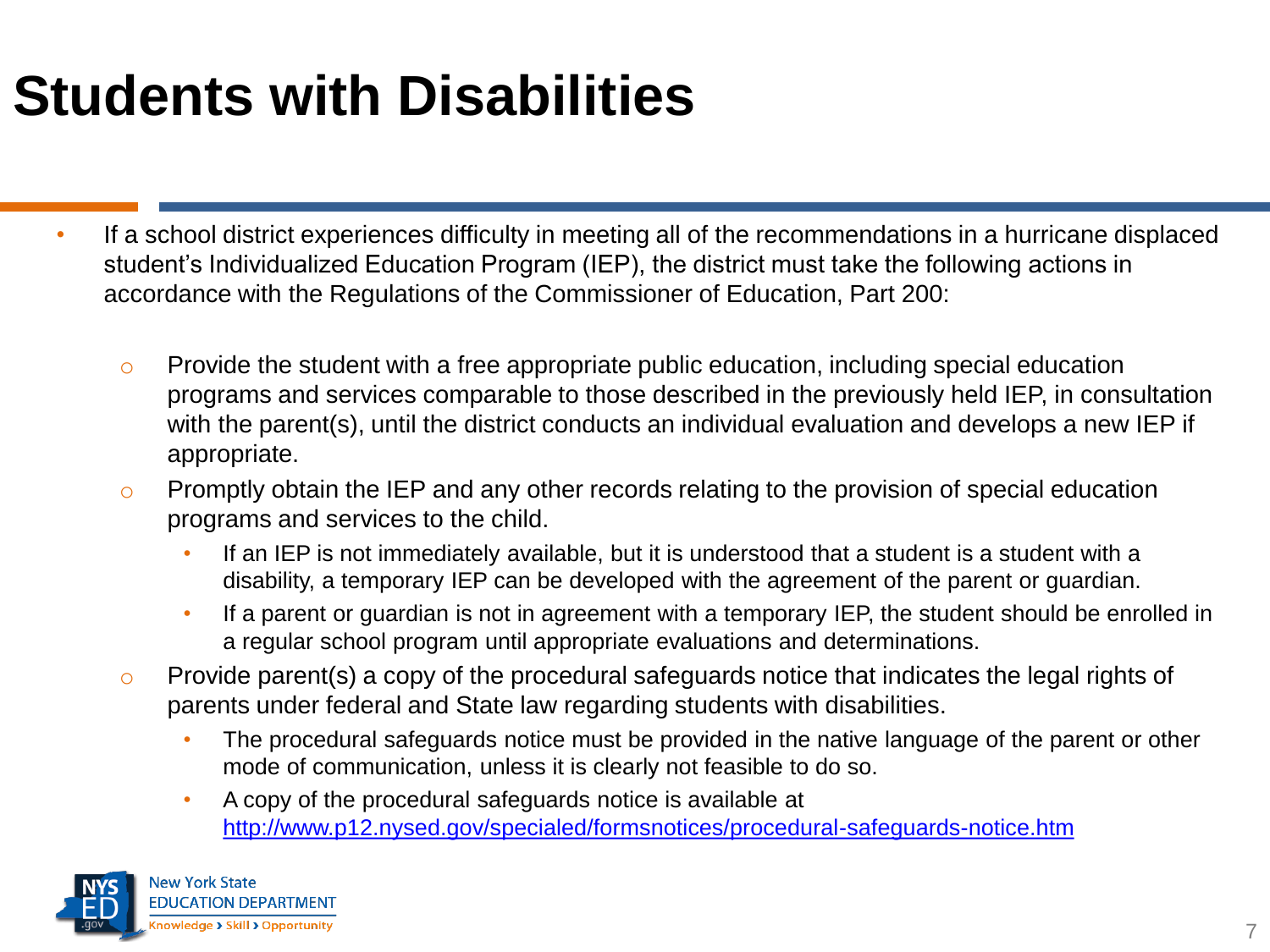- The Office of Special Education (OSE) will take steps to expedite variance requests to assist in the placement of hurricane-displaced students with disabilities where a school district and/or NYSED approved special education preschool or school-age program needs to temporarily exceed:
	- o A special class size;
	- Integrated co-teaching class size;
	- o Resource room size; and/or
	- Caseloads maximums for resource room and/or consultant teachers.

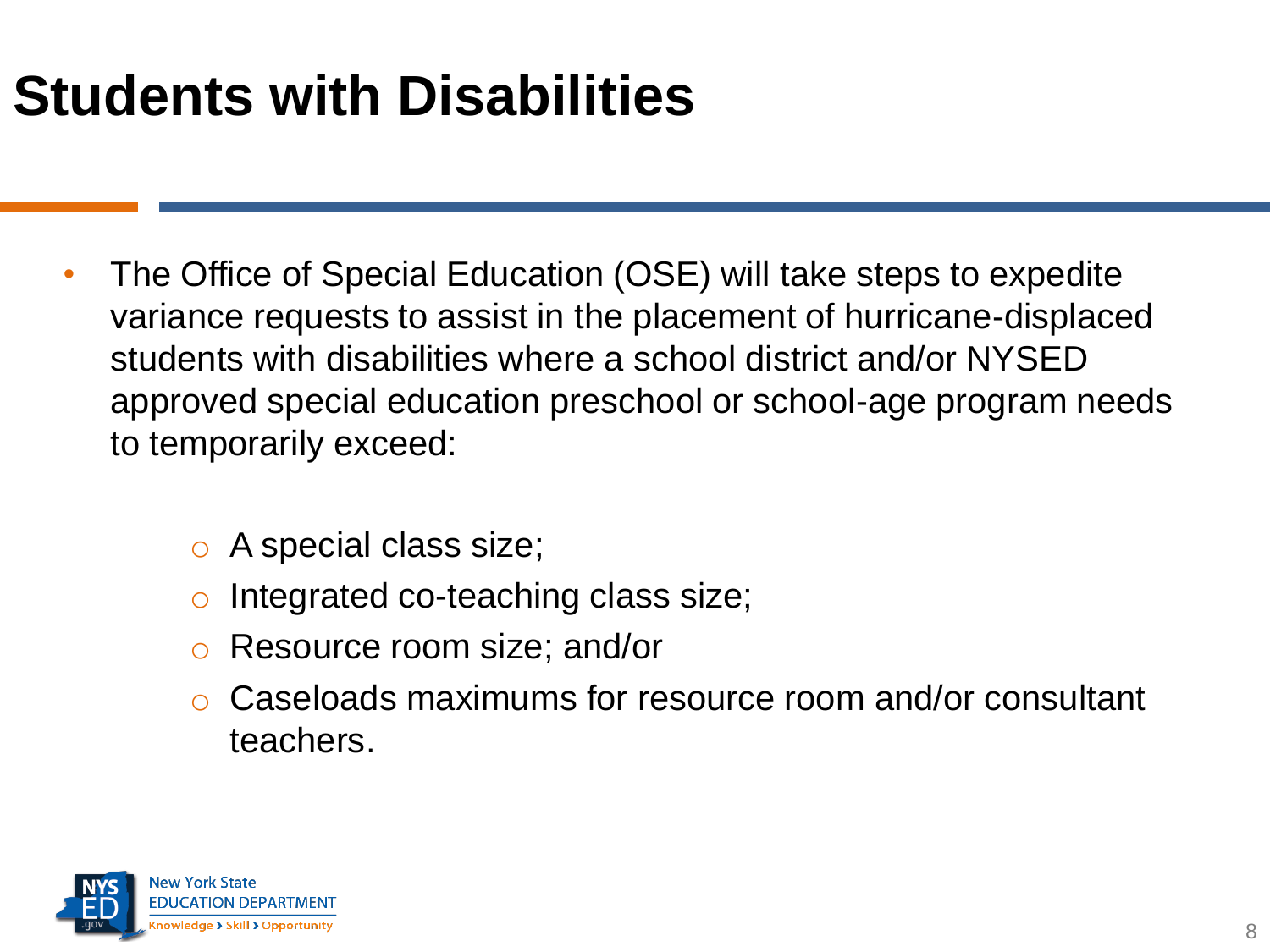- NYSED's 14 Special Education Parent Centers are available to assist families of students with disabilities impacted by these emergency disasters in the transition of their children to NYS school districts.
- The Special Education Parent Centers can provide information regarding the Committee on Preschool Special Education and Committee on Special Education processes to ensure students with disabilities receive the services to which students are entitled.
- Contact Information for the Special Education Parent Centers can be found at: <http://www.p12.nysed.gov/specialed/techassist/parentcenters.htm>

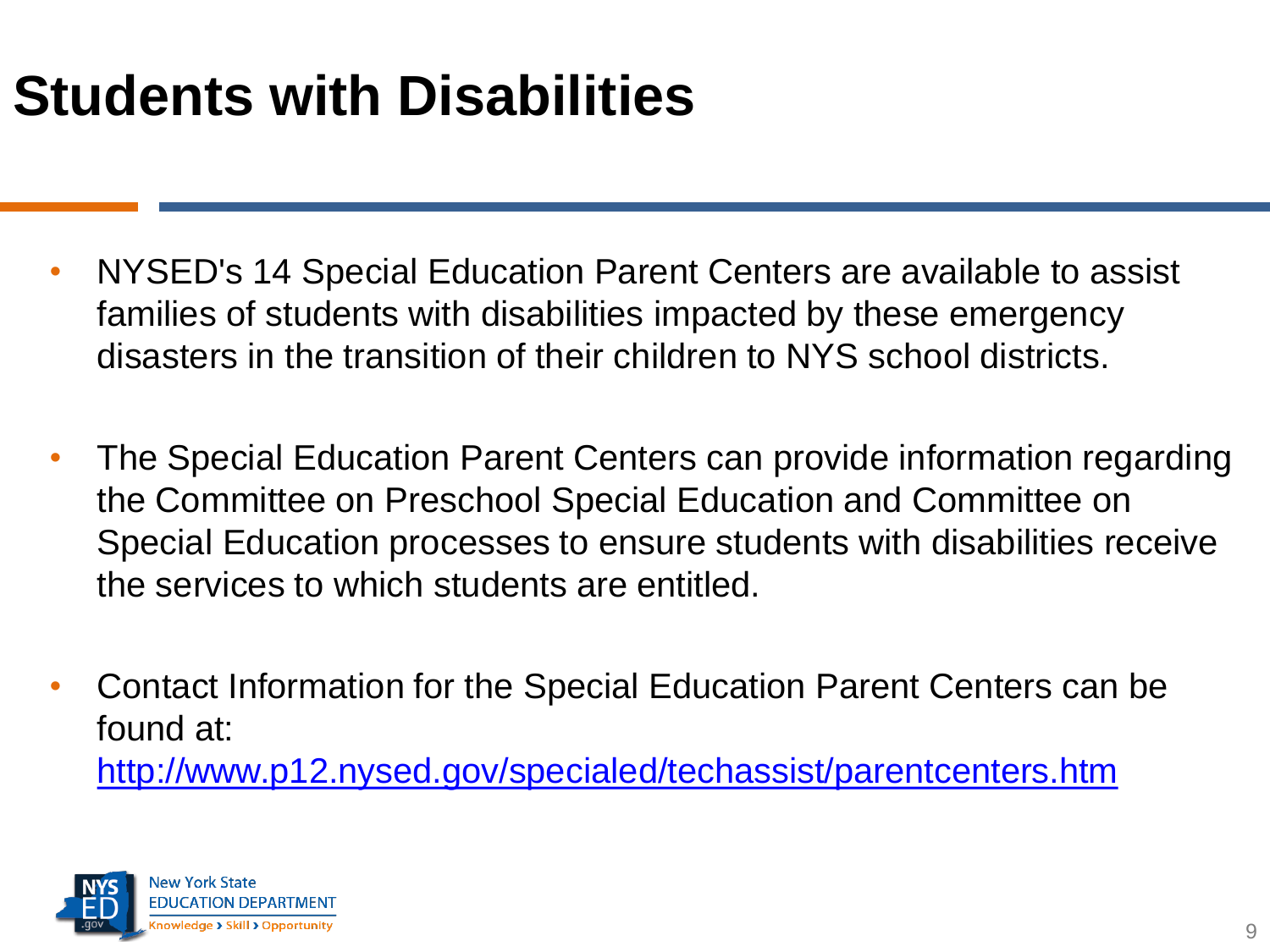# **English Language Learners/Multilingual Learners (ELL/MLL)**

- All newly enrolled students (including those who reenter New York State public schools after a twoyear absence) must go through the ELL/MLL identification process within ten (10) school days.
	- o A Home Language Questionnaire (HLQ) is administered by qualified personnel.
	- $\circ$  If the HLQ reflects that a language other than English is spoken at home, qualified personnel must conduct an individual interview in English and the student's home language, at which the student's prior work in English and the home language is reviewed if available.
	- o Based on information gathered at the interview, the qualified personnel determines if the student will take the New York State Identification Test for English Language Learners (NYSITELL).
	- o The student's NYSITELL score determines if he or she is an ELL/MLL (and if so, the student's level of English language proficiency).
	- $\circ$  If a newly enrolled student is identified as an ELL/MLL pursuant to the above procedure, such student is to be provided a final program placement in a Bilingual Education (BE) or English As a New Language (ENL) program within ten (10) school days.
- Districts that experience a large influx of ELLs due to displacement by recent hurricanes may contact the [Office of Bilingual Education and World Languages](mailto:obewl@nysed.gov) for guidance and technical assistance in serving timely such students.

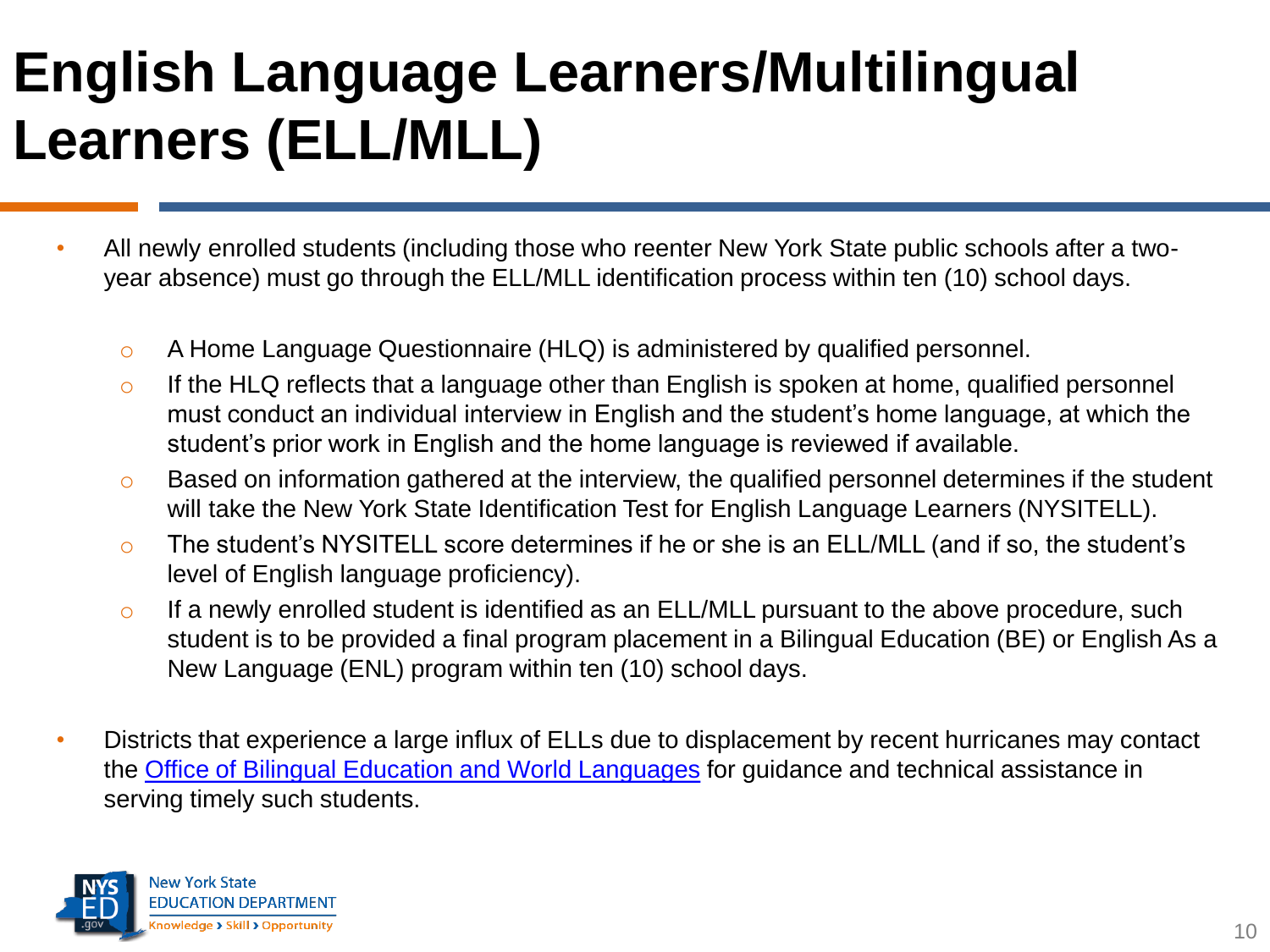### **English Language Learners/Multilingual Learners**

- NYSED also encourages districts with an increase in their ELL/MLL populations to [utilize supports and technical assistance offered by eight \(8\) Regional Bilingual](http://www.nysed.gov/bilingual-ed/schools/regional-supportrberns)  Education Resource Networks (RBERNs) throughout the State, which include seven (7) regional RBERNs and one (1) Statewide Language RBERN.
- The RBERNs provide invaluable support and assistance to all districts and schools across NYS, to educators, leaders, support persons, families and students.
- The RBERNs can provide hands-on assistance and professional development opportunities to districts in areas such as:
	- o Student Identification/placement
	- o Translations and interpretations
	- o Socio-emotional support
	- o Parent/guardian involvement
	- o Access to community-based organizations

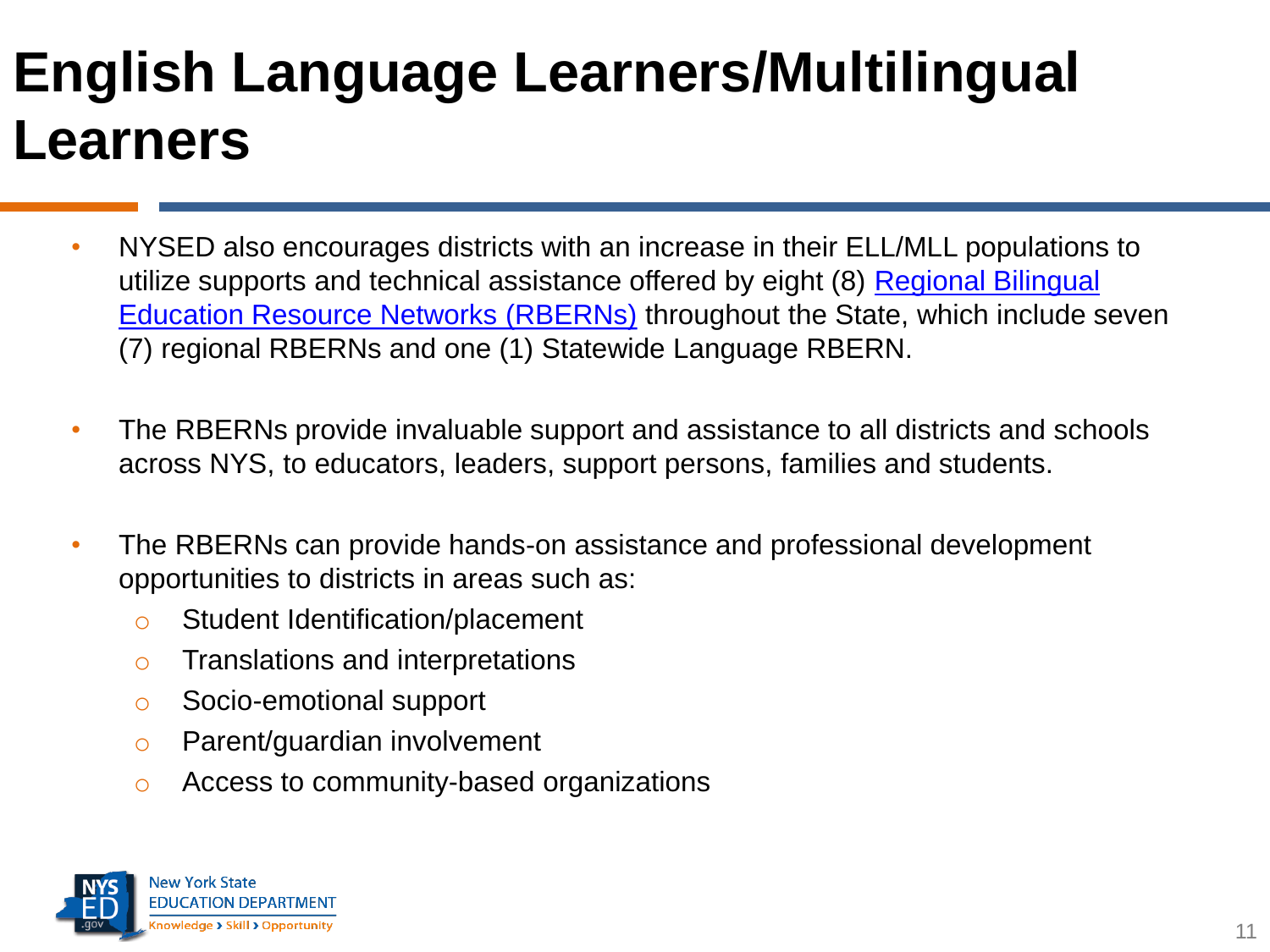# **Possible Incoming Teachers from Puerto Rico**

• Teachers displaced from Puerto Rico interested in teaching in [New York State are directed to email the Office of Teacher](mailto:tcert@nysed.gov) Certification with the subject line of Teacher from Puerto Rico.